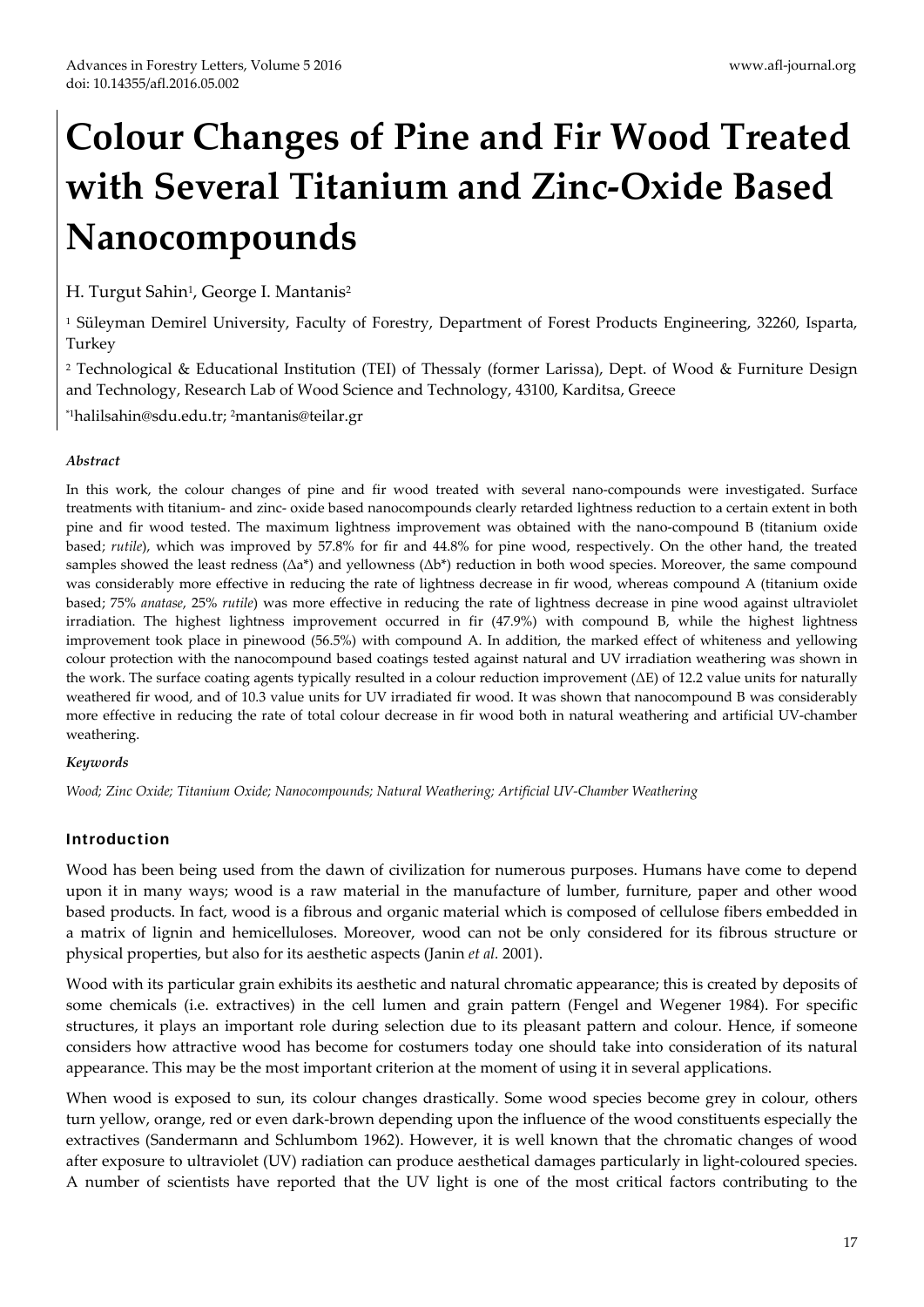weathering of wood (Hon *et al.* 1980, Hon and Feist 1981, Feist and Hon 1984, Cassens and Feist 1991; Sahin and Mantanis 2011a).

Hon (1981) has proposed that wood is capable of absorbing all wavelengths of electromagnetic radiation so as to initiate photochemical reactions that can eventually lead to wood discolouration and photodegradation. However, the apperance of wood in many applications is very important the moment of using it. Therefore, the stability of colour to sun exposure is an essential issue. As a result of technological developments, there have been developed new agents and techniques applicable to the wood surfaces for protecting its natural appearance and colour characteristics (Cassens and Feist 1991, Mc Donald *et al.* 1996, Yamamoto *et al.* 2007, Sahin and Mantanis 2011b).

Oltean *et al.* (2010) reported that colour change of wood caused by sunlight exposure in indoor applications is a major downgrading parameter that has a detrimental economical impact on high-valued wood products. Tolvaj and Mitsui (2010) found that neither xenon nor mercury lamp light can accurately simulate sunlight, but a wide range of colour changes were caused by the applied light sources. In spite of the wide colour range, a linear correlation was found between the lightness and the colour hue. Garcia *et al.* (2014) proposed that the *CIELab* system can be a useful technique for measuring colour changes of teak wood *(Tectona grandis)* exposed to UV radiation under accelerated aging conditions. Notwithstanding it has already been reported that the quantitative colourimetric analysis to establish wood colour is a simple procedure which describes the natural colour properties and the transformation of sensorial impressions into numbers (Janin *et al.* 2001, Pastore *et al.* 2004, Oltean *et al.* 2010, Sahin and Mantanis 2011a, Garcia *et al.* 2014). In the literature, consistently the CIE 1976 (L\* a\* b\*) system has been being used to interpret precisely the colour variations of wooden surfaces (Janin *et al.* 2001, Pastore *et al.* 2004, Yamamoto *et al.* 2007, Tolvaj and Mitsui, 2010, Oltean *et al.* 2010, Sahin and Mantanis 2011a).

Nanotechnology is a new research area that investigates the matter on an atomic, molecular and supramolecular scale, and can be used across all the science fields like surface science, organic chemistry, molecular biology, material engineering, semiconductor physics, etc. However, although modern nanotechnology is quite new, nanoscale materials have been used for centuries. One example of this use was the alternate‐sized gold and silver particles creating colours in the stained glass windows of churches that were applied hundreds of years ago. In nowadays, scientists and engineers investigate thoroughly a wide variety of ways to deliberately 'manipulate' materials at the nanoscale level to take advantage of their enhanced properties and greater chemical reactivity, as compared with their larger‐scale counterparts.

The aim of the work was to evaluate the influence of nano‐ based surface treatments on black pine (*Pinus nigra* Arnold var. *nigra*) and Greek fir (*Abies cephalonica* Loudon) wood. The treated and untreated wood surfaces were then exposed to natural weathering as well as to artificial UV‐chamber radiation, and the colour changes were measured.

## Materials and Methods

Chemical formulations used in the work are shown in Table 1. Two nanocompound systems were used, namely *titanium oxide* (TiO<sub>2</sub>) and *zinc oxide* (ZnO), in four different formulations. One formulation (A) is based on titanium oxide combining the mineral forms of *anatase* (75%) and *rutile* (25%), while another one (formulation B) is made solely by the *rutile‐form* of titanium oxide. Formulation C is entirely comprised of zinc oxide and formulation D is a combined formulation of titanium oxide and zinc oxide (Table 1). The nanocompounds tested are proprietary products for the protection of wood surfaces against the UV radiation; they have been developed by the company NanoPhos S.A. (Lavrio, Greece). Two percent emulsion solutions were prepared based on the metal oxides (TiO<sub>2</sub>, ZnO). All four nanocompounds were comprised of ~80 nm particles. Their specific size distribution is not available.

Pine and fir wood specimens were prepared and conditioned to 12% moisture content prior to experiments. Five samples cut in the form of 50x50x20 mm (tangential x radial x longitudinal) were used in each treatment. All four formulations were applied to wood samples in athmospheric conditions simply by soaking in a bath for 10 sec. After the immersion, treated samples as well as untreated (control) samples were conditioned to 12% moisture content in a conditioning room at 65% relative humidity and 200C for two weeks. The retention of nanocompounds in the wood mass is shown in Table 2.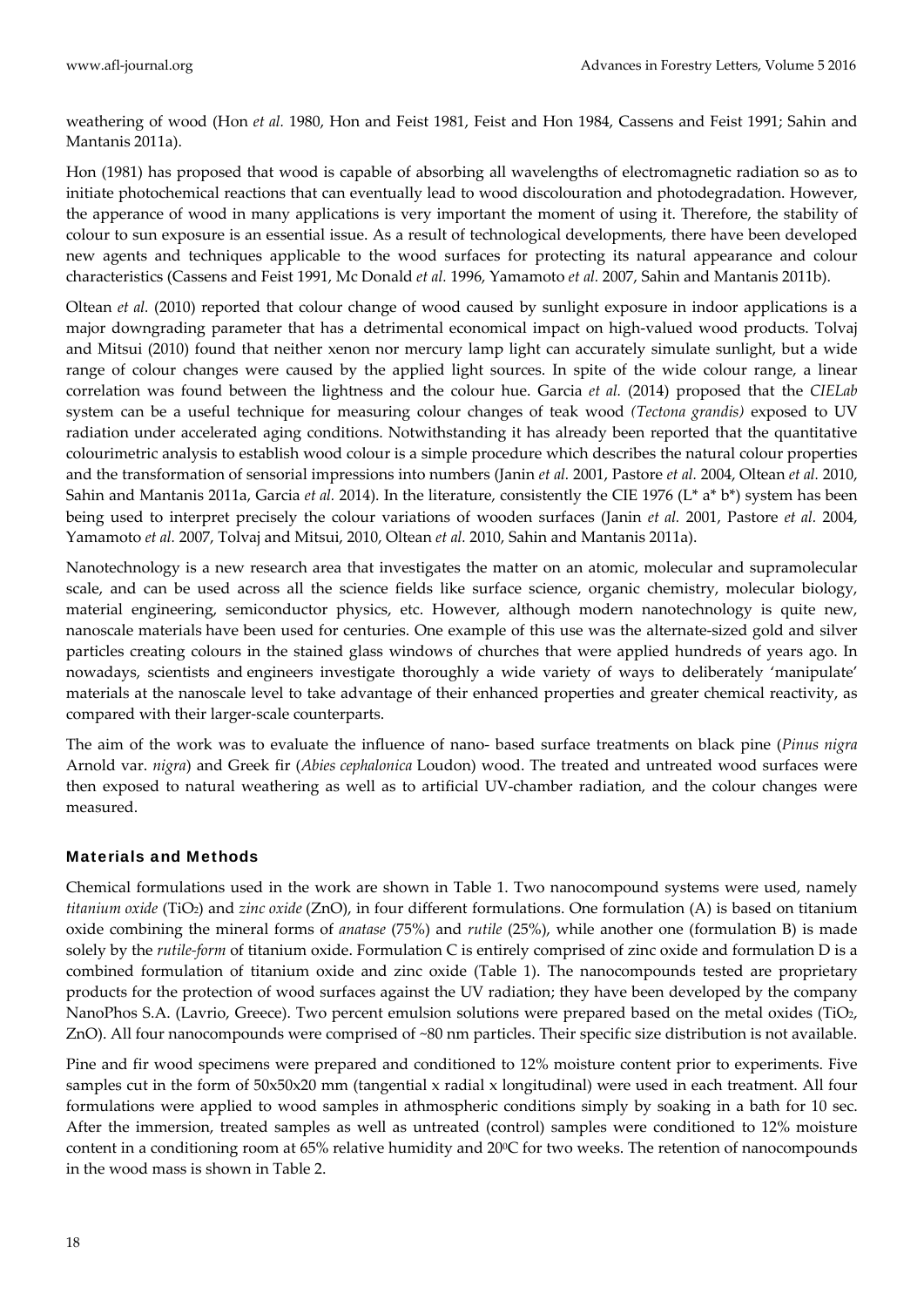It was supposed in this work that irradiation having λ>280 nm is suitable for the rapid monitoring of the UV degradation of wood. Consequently, the UV irradiation on wood samples was utilised in a UV chamber with single UVA‐340 lamps. The irradiation period was 100 h in total; the specimens were exposed to the UV environment directly. The distance between the wood samples and the lamp was approximately 20 cm. The temperature within the irradiation chamber was 25°C. Furthemore, natural weathering of the wood samples was conducted in the south part of Sobu Hight (Isparta, Turkey) in order to have the maximum sunlight absorbed by the wood surfaces.

As mentioned previously, the colour changes of wood during UV irradiation or natural weathering are often assessed by the CIE L\*a\*b\* colour system which determines the lightness (L\*), redness (a\*) and yellowness (b\*).

The discolouration of wood specimens treated with the nanocompounds was evaluated using a colour spectrophotometer *(X‐Rite SP62 Portable Spectrophotometer).* The device was beforehand calibrated against a white and black working standard supplied with the instrument. Measurements were made using a *D65 illuminant* and a 10‐degree standard observer. Three (3) measurements for each treatment of the wood species were carried out, and the average colour values were recorded.

TABLE 1 FORMULATIONS OF NANOCOMPOUNDS USED IN THE WORK (EMULSION SOLUTION 2%)

| <b>Formulation</b> | Type of nanocompound*                                                                             |  |  |  |  |
|--------------------|---------------------------------------------------------------------------------------------------|--|--|--|--|
| Α                  | Titanium oxide (75% anatase, 25% rutile)                                                          |  |  |  |  |
|                    | Titanium oxide (100% rutile)                                                                      |  |  |  |  |
|                    | Zinc oxide                                                                                        |  |  |  |  |
|                    | Combined formulation of titanium oxide and zinc oxide $(50\% \text{ of } B + 50\% \text{ of } C)$ |  |  |  |  |

\* Emulsion formulations used belong to the company NanoPhos S.A. (Lavrio, Greece)

| Formulation | <b>Species</b> | <b>Retention level</b><br>$(kg m-3)$ | Std. deviation |
|-------------|----------------|--------------------------------------|----------------|
| А           | Pine           | 0.36                                 | 0.06           |
|             | Fir            | 0.44                                 | 0.03           |
| B           | Pine           | 0.35                                 | 0.05           |
|             | Fir            | 0.45                                 | 0.02           |
| C           | Pine           | 0.39                                 | 0.03           |
|             | Fir            | 0.47                                 | 0.04           |
| D           | Pine           | 0.39                                 | 0.03           |
|             | Fir            | 0.46                                 | 0.05           |

TABLE 2 RETENTION OF NANOCOMPOUNDS IN THE WOOD MASS

## Results and Discussion

Tables 3 and 4 summarise the CIE colour values of L\*, a\* and b\* for coated and control fir and pine wood after the natural and UV‐chamber weathering tests, respectively. It appears that the wood species influence the discoloration properties. The lightness reduction values of (ΔL) ‐22.64 and ‐19.35 were observed for untreated fir and pine wood under natural weathering conditions, respectively. Data of ΔL in Table 3 show that surface coating with each of the four formulations clearly retarded the ΔL change in both wood species. The maximum lightness improvement attained was made with the compound B, both for fir (57.8%) and pine wood (44.8%).

Furthermore, the green-red (a\*) and blue-yellow (b\*) colour coordinates were changed significantly depending upon the treatment used. The treated wood surfaces mostly showed the least redness ( $\Delta a^*$ ) and yellowness ( $\Delta b^*$ ) reduction for both wood species, as shown in Table 3.

Table 4 shows the comparative colour changes with all of the nanocompound formulations against UV-chamber irradiation for both fir and pine wood. It can be seen that compound B is proved to be considerably more effective in reducing the rate of lightness decrease in fir wood; whereas, compound A was rather more effective in reducing the rate of lightness decrease in pine wood against UV. The highest lightness improvement (47.9%) took place in fir wood with compound B, while the highest lightness improvement in pine wood (56.5%) occurred with compound A. In general, it is known that the discoloration of wood is not well understood for most of the wood species (Feist and Hon 1984). To determine the causes of discolouration, one has to understand factors such as composition of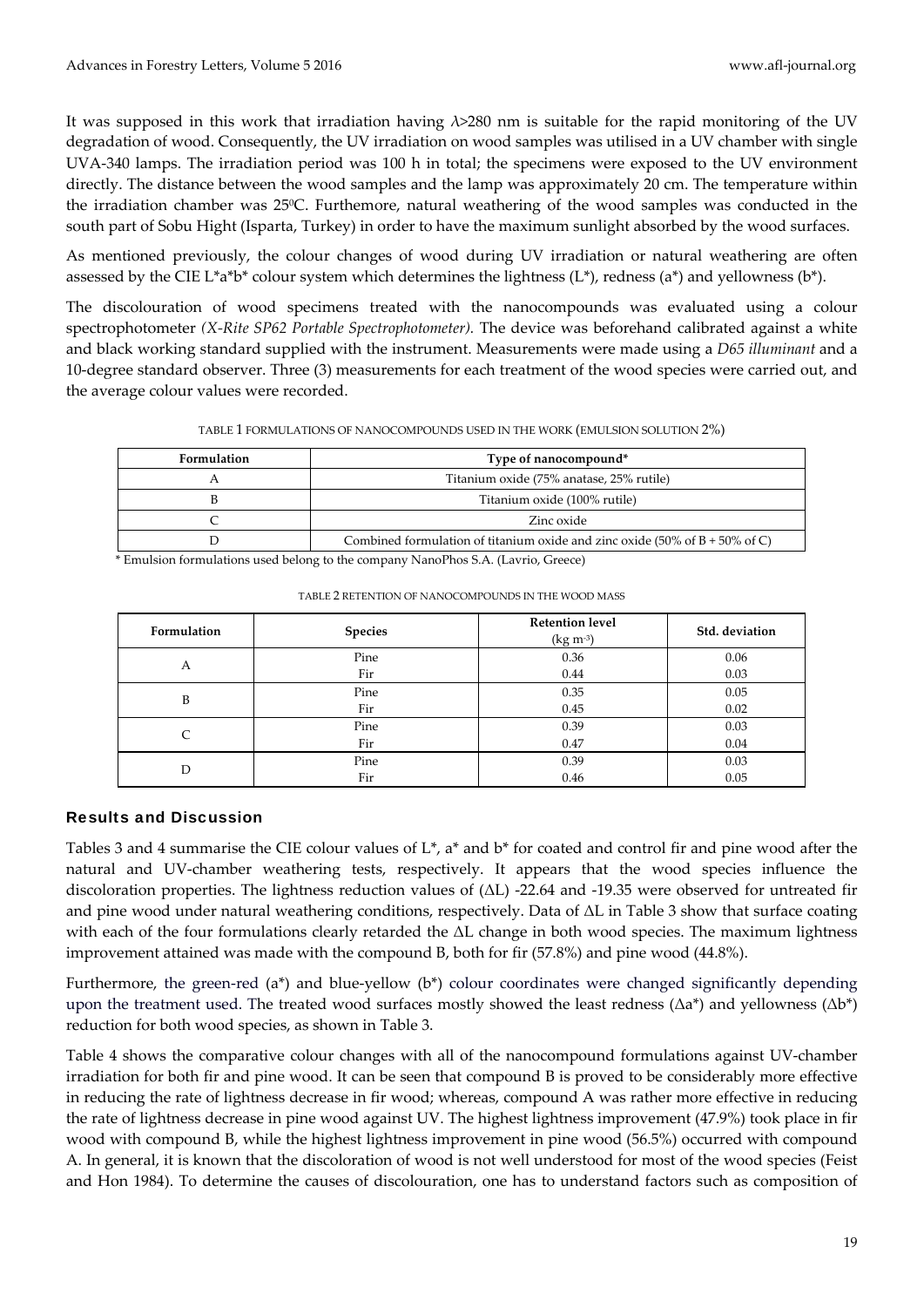wood extractives, temperature, humidity and storage conditions (Hon *et al.* 1980, Kalnins and Knaebe 1992, Mc Donald *et al.* 1996).

| Fir wood       |          |              |            |                          |            |            |
|----------------|----------|--------------|------------|--------------------------|------------|------------|
| Compound       | ΔL       | Change (%)   | $\Delta a$ | Change<br>$\binom{0}{0}$ | $\Delta b$ | Change (%) |
| Control        | $-22.64$ | 0            | 3.46       | $\boldsymbol{0}$         | $-0.48$    | $\theta$   |
| A              | $-11.14$ | 50.7         | 2.68       | 22.5                     | 4.18       | 970.1      |
| B              | $-11.04$ | 57.8         | 2.62       | 24.3                     | 5.92       | 1333.3     |
| $\mathsf{C}$   | $-12.57$ | 44.4         | 2.61       | 24.5                     | 4.50       | 1016.6     |
| D              | $-12.01$ | 46.9         | 2.86       | 17.3                     | 5.88       | 1325.0     |
| Pine wood      |          |              |            |                          |            |            |
| Control        | $-19.35$ | $\mathbf{0}$ | 1.26       | $\mathbf{0}$             | $-11.65$   | $\theta$   |
| $\overline{A}$ | $-11.71$ | 39.5         | 1.90       | 50.8                     | $-0.38$    | 96.7       |
| B              | $-10.69$ | 44.8         | 1.86       | 47,6                     | 1.83       | 115,6      |
| $\mathsf{C}$   | $-11.91$ | 38.4         | 1.91       | 51.6                     | 1.38       | 111.9      |
| D              | $-11.23$ | 41.9         | 2.14       | 69.8                     | $-0.16$    | 98.6       |

TABLE 3 SURFACE COLOUR CHANGES IN CONTROL AND COATED WOOD SAMPLES AFTER NATURAL WEATHERING (VALUES IN METRIC)

TABLE 4 SURFACE COLOUR CHANGES IN CONTROL AND COATED WOOD SAMPLES AFTER UV‐CHAMBER WEATHERING (VALUES IN METRIC)

| Fir wood     |         |              |            |                  |            |            |
|--------------|---------|--------------|------------|------------------|------------|------------|
| Compound     | ΔL      | Change (%)   | $\Delta a$ | Change<br>(%)    | $\Delta b$ | Change (%) |
| Control      | $-5.32$ | $\mathbf{0}$ | 1.80       | $\boldsymbol{0}$ | 12.28      | $\theta$   |
| $\mathbf{A}$ | $-3.38$ | 36.4         | 0.9        | 50.0             | 9.40       | 23.5       |
| B            | $-2.77$ | 47.9         | 0.61       | 66.1             | 8.59       | 30.1       |
| C            | $-4.67$ | 12.2         | 1.45       | 43.8             | 10.0       | 18.6       |
| D            | $-5.06$ | 4.9          | 1.30       | 27.8             | 8.83       | 28.1       |
| Pine wood    |         |              |            |                  |            |            |
| Control      | $-3.38$ | $\mathbf{0}$ | 0.95       | $\mathbf{0}$     | 5.62       | $\theta$   |
| $\mathbf{A}$ | $-1.47$ | 56,5         | 0.25       | 73.7             | 4.69       | 16.5       |
| B            | $-2.86$ | 15.4         | 0.87       | 8.4              | 5.32       | 5.3        |
| $\mathsf{C}$ | $-2.73$ | 19.2         | 0.51       | 46.3             | 4.73       | 15.8       |
| D            | $-2.81$ | 16.9         | 0.83       | 12.6             | 5.11       | 9.1        |

Yamamato *et al.* (2007) suggested that light-coloured wood specimens (i.e., L\*> 70, a\* < 8) such as softwoods usually undergo photo‐darkening and photo‐bleaching when exposed to light in the UV chamber. Though it was supposed that there was a tendency for initial colour of wood species and their discolouration patterns: the smaller the initial L\* value was, the shorter the wavelength would be, at which the darkening/bleaching transition occurred for L\*; the larger the initial a\* value was, the shorter the wavelength of the darkening/bleaching transition for a\* would be. There was no obvious tendency for parameter b\* (Yamamato *et al.* 2007). Similar results were observed in this work; the wood samples under natural weathering showed lower reduction for the contribution of yellow colour Δb\* (Table 3) as compared with that of UV‐chamber irradiation (as shown in Table 4).

Noticeably, the yellowness  $(\Delta b^*)$  reduction was greater in the UV-chamber irradiated fir wood as compared with that of pine wood.

The marked effect of surface whiteness and yellowing colour protection with the nanocompound-based coatings against natural weathering and UV‐chamber irradiation is noticeable as shown in Table 5. It was showed that the changes in whiteness and yellowness values were identical to each other, for both fir and pine wood. However, the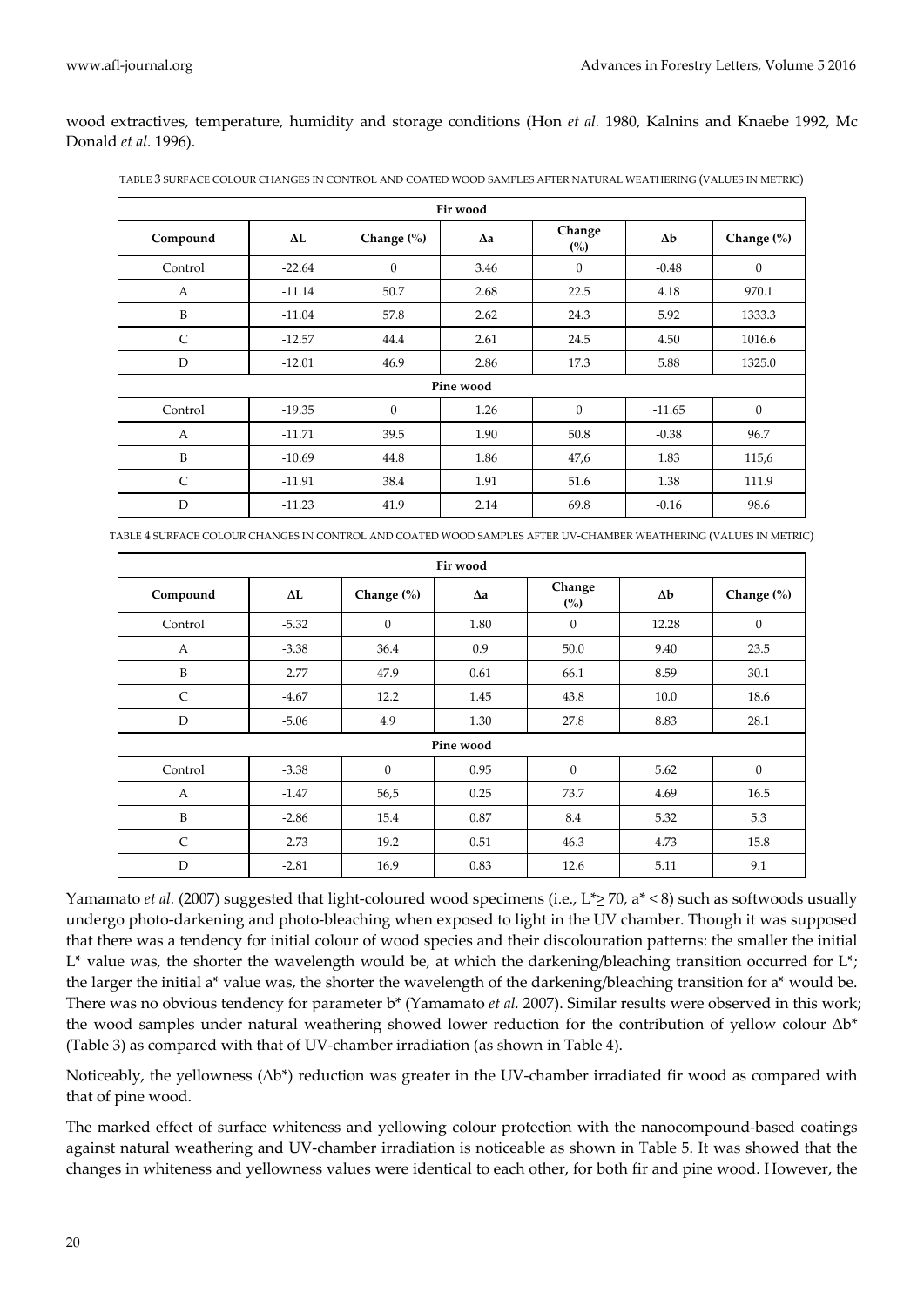compound A showed the highest protection effect in natural weathering as well as in UV‐chamber irradiation for both pine and fir wood samples. For the whiteness and yellowness reduction under natural weathering conditions, the maximum improvement of 16.8% and 32.8% for fir wood, and of 62.4% and 52.8% for pine wood were taking place with the surface coating based on the nanocompound A.

|           | Whiteness index |           | Yellowness index |       |  |  |
|-----------|-----------------|-----------|------------------|-------|--|--|
| Fir wood  |                 |           |                  |       |  |  |
|           | $W^*$           | $UV^{**}$ | W                | UV    |  |  |
| Control   | 10.86           | 16.22     | 21.30            | 22.47 |  |  |
| A         | 9.03            | 12.20     | 14.90            | 14.24 |  |  |
| B         | 10.15           | 11.08     | 17.48            | 14.49 |  |  |
| C         | 10.00           | 14.35     | 16.16            | 19.64 |  |  |
| D         | 10.52           | 12.21     | 18.37            | 16.78 |  |  |
| Pine wood |                 |           |                  |       |  |  |
| Control   | 11.60           | 7.71      | 18.37            | 10.95 |  |  |
| A         | 4.36            | 5.84      | 8.63             | 7.63  |  |  |
| B         | 6.65            | 7.15      | 11.34            | 10.11 |  |  |
| C         | 6.66            | 6.38      | 11.52            | 8.67  |  |  |
| D         | 4.47            | 6.88      | 9.03             | 9.71  |  |  |

TABLE 5 SURFACE WHITENESS (ASTM E313) AND YELLOWNESS (ASTM D1925) CHARACTERISTICS OF CONTROL AND TREATED WOOD SAMPLES

\*Note: W: Naturally weathered; \*\*UV: UV‐chamber weathered.

Similarly, the same trend was observed in the UV-chamber weathered woods; that is, the maximum improvement of whiteness and yellowness reduction of pine was found to be of 24.2% and 39.3% with the nanocompound A, respectively. In addition, the maximum yellowness improvement (36.7%) of fir wood was realised also with the titanium‐oxide based compound (A) coating.



FIGURE 1 INFLUENCE OF UV IRRADIATION AND NATURAL WEATHERING ON TOTAL COLOUR DIFFERENCES (ΔE\*) IN FIR WOOD

The influence of UV‐chamber and natural weathering tests on total colour differences (Δ*E*\*) of fir and pine species is given in Figs. 1 and 2, respectively. It was noted that the UV‐light exposure of untreated pine and fir wood leaded at the beginning to a rapid colour change. The uncoated fir and pine total colour difference values showed a systematic downgrading trend to lower values in both the UV‐chamber and the natural weathering process. However, the colour reductions were more severe for the naturally weathered surfaces of wood. The final total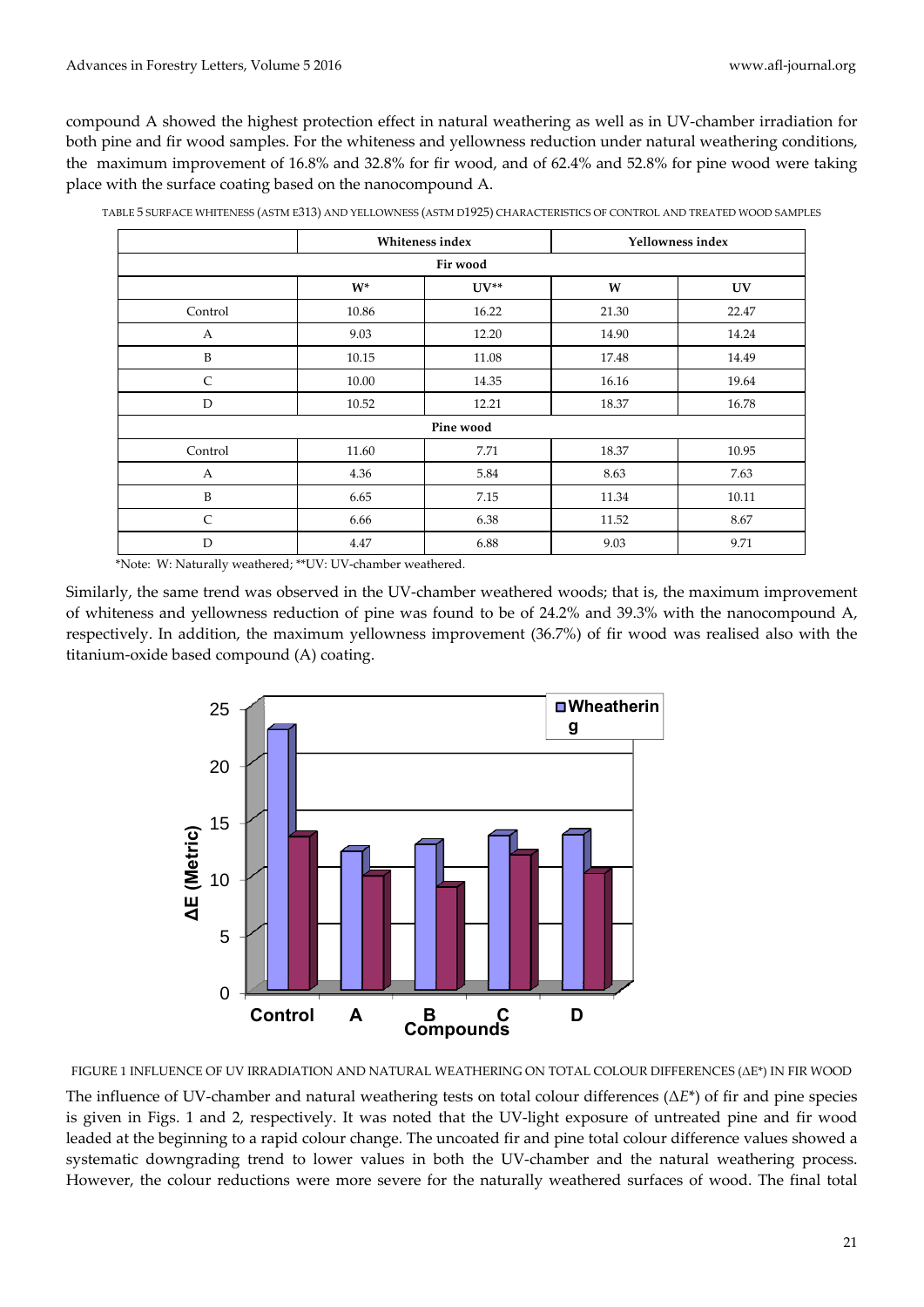colour change was approx. 22.9 and 13.5 value units in the uncoated fir wood, after natural weathering and UV irradiation, respectively (Fig. 1).

The surface treatments typically resulted in effective colour reduction improvement *(ΔE)* of ca. 12.2 value units for naturally weathered fir, and 10.3 value units for UV-irradiated fir; that is much less than the mere 46.8% and 23.7% improvement achieved with the natural weathering and UV irradiation, respectively. It was noted that compound B was considerably more effective in reducing the rate of total colour reduction for fir wood in both weathering tests.

For pine wood (Fig. 2), the total colour difference showed a trend that was somewhat similar to that of fir wood. As a matter of fact, the highest colour differences of ca. 22.6 and 6.6 value units occurred in uncoated pine wood at the natural and UV‐chamber weathering, respectively.

It was found that the protection of wood specimens with all three coatings (A, B, C) led to lesser discolouration of pine wood at a certain extent. This observation, which is in accordance with the previous findings (Oltean *et al.* 2010, Sahin and Mantanis 2011a, Garcia *et al.* 2014) clearly shows that such surface coatings are sound in protecting the photo‐discolouration of wood up to some degree. Noticeably, wood coated with the nanocompound A was largely protected against discolouration (Δ*E*\* = approx. 11.87 value units for natural weathering; 4.92 value units for UV‐chamber irradiation weathering).



FIGURE 2 INFLUENCE OF UV IRRADIATION AND NATURAL WEATHERING ON TOTAL COLOUR DIFFERENCES (ΔE\*) IN PINE WOOD

As mentioned previously, nanotechnology deals with the very small particles that can impart enhanced properties into the materials (i.e. wood coating agents) and can create greater chemical affinity. Furthermore, in this study it has clearly been shown that anti-UV compound treatments were quite effective in inhibiting the photodiscolouration of wood. This is probably due to a very small size of nanoparticles based on metal oxides that can penetrate into the cell wall effectively altering thus its surface chemistry and resulting in a higher protection against UV radiation (Oltean *et al.* 2010, Garcia *et al.* 2014). In addition, similar results have also been reported in other works (Sahin and Mantanis 2011a, 2011b).

# **Conclusions**

Surface coating treatments of wood with four titanium‐ and zinc‐ oxide based nano‐ compounds tested partly retarded the lightness reduction to a certain extent, in both black pine and fir wood. The maximum lightness improvement was obtained with a titanium‐oxide based nanocompound, which was improved by 57.8% for fir and 44.8% for pine. The coated wood samples exhibited the least redness ( $\Delta a^*$ ) and yellowness ( $\Delta b^*$ ) reduction in both wood species. It was found that the titanium‐oxide based compound was considerably more effective in reducing the rate of lightness decrease in fir wood; whereas, a titanium oxide‐based nanocompound was more effective in